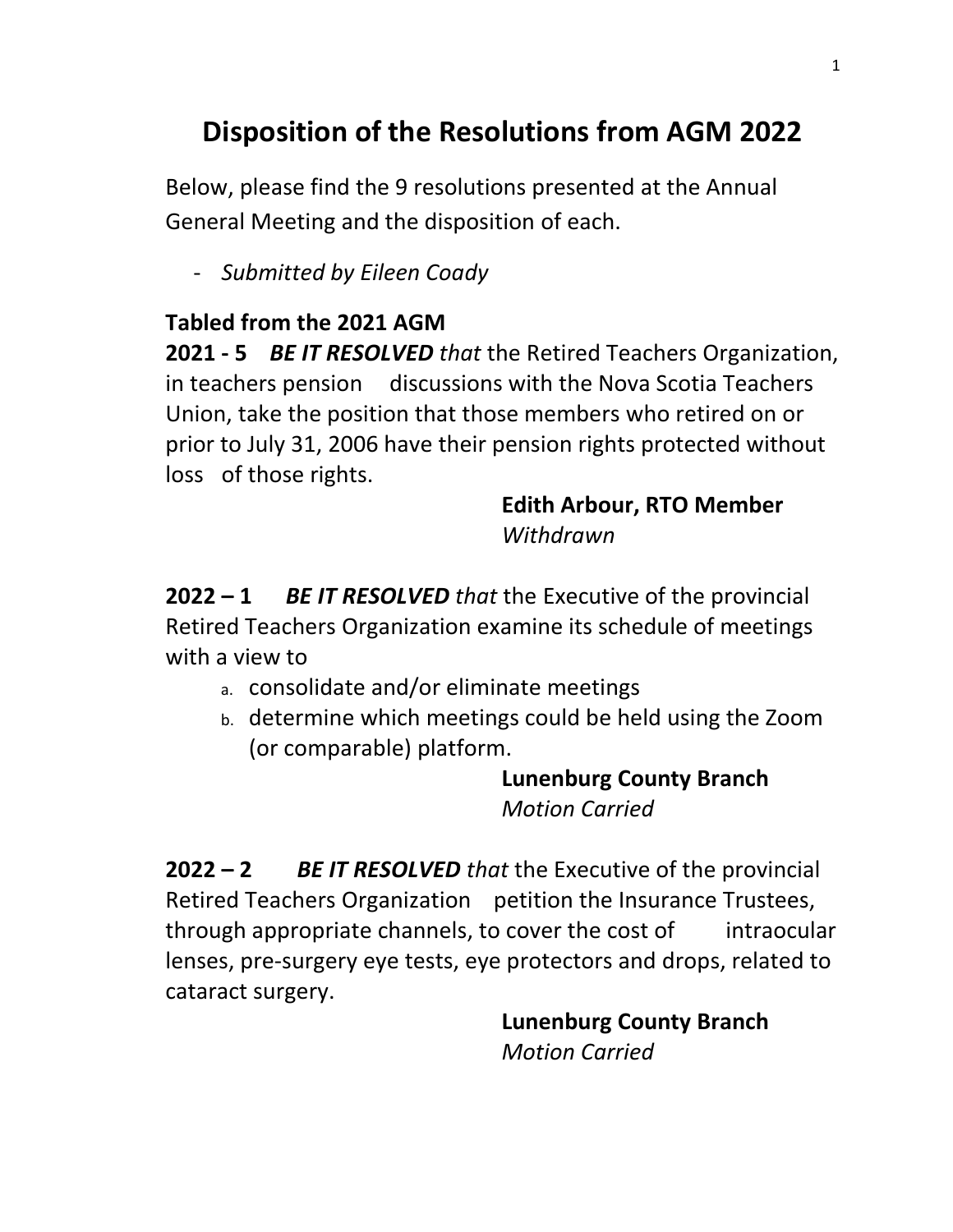**2022 –3** *BE IT RESOLVED that* the Retired Teachers Organization request the NSTU Insurance Trustees provide the reflexology benefit in the NSTU Group Insurance Plan under Paramedical Services.

> **Provincial RTO Executive** *Motion Carried*

**2022 - 4** *BE IT RESOLVED that* Operational Procedure V – Affiliations B.Seniors' Advisory Council of Nova Scotia – Group of IX, add the following:

iv. Notwithstanding iii, for exceptional reasons, the Executive may select a sitting member on the Executive to act as the second representative during the second term of the President; and Renumber iv to v.

> **Provincial RTO Executive** *Motion Carried*

**2022 - 5** *BE IT RESOLVED that* the RTO approve the addition of an Administrative Assistant to the provincial organization structure and that this person shall be added through the implementation of a Service Contract. This was a costed resolution and required a 2/3 majority.

> **Provincial RTO Executive** *Motion Carried*

**2022 – 6** *BE IT RESOLVED that* the Administrative Assistant be assigned his/her duties and responsibilities by the RTO Executive. **Provincial RTO Executive**

*Motion Carried* 

**2022 – 7** *BE IT RESOLVED that* the Administrative Assistant's Service Contract be reviewed for renewal on an annual basis by